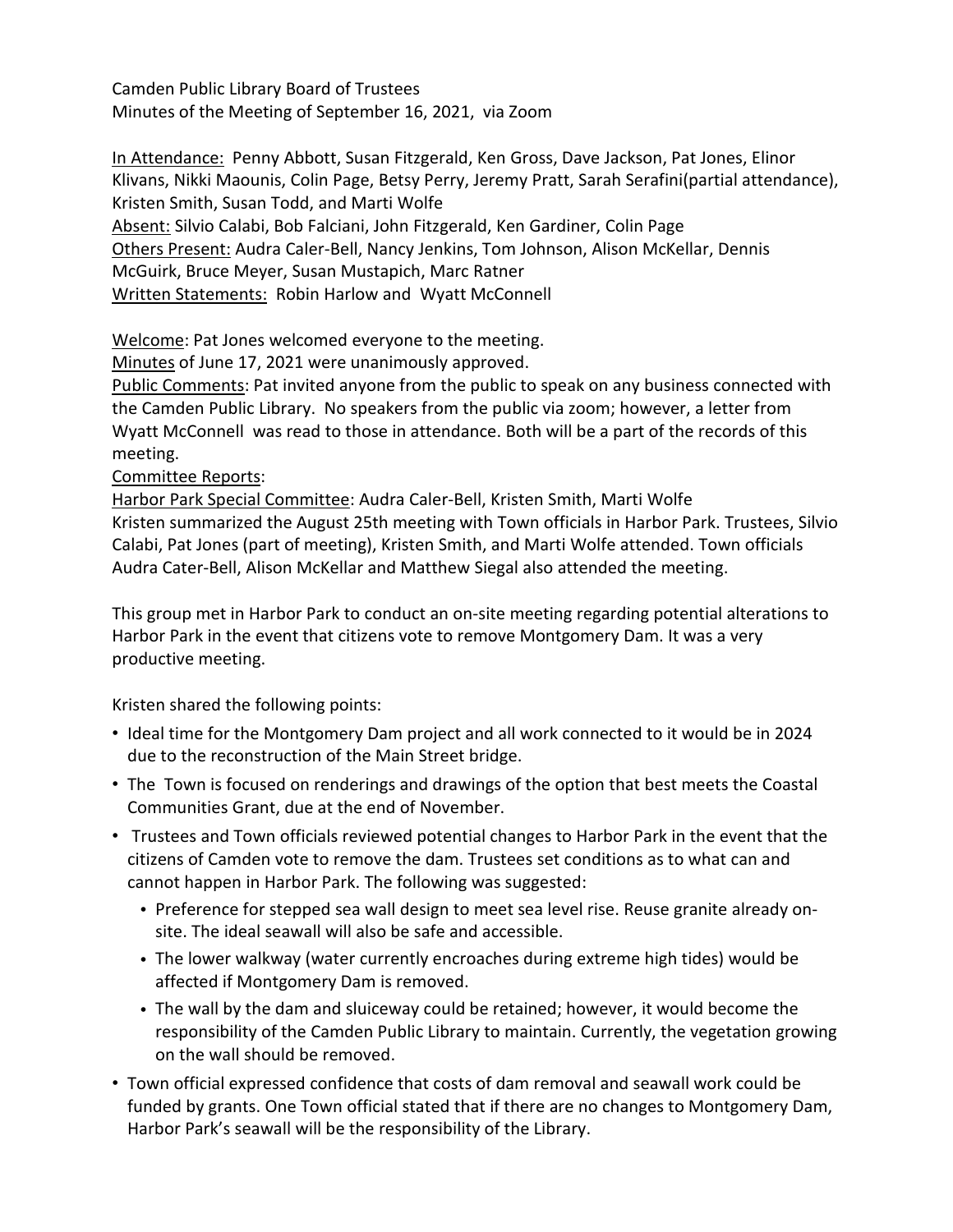Audra shared that the discussion in the park lead to a rendering much like the one on the Town website, except for the retention of the masonry near the dam & sluiceway wall and a stepped seawall in the park. When the new rendering is complete, we will get together again. The detailed engineers drawing for the Coastal Communities Grant will only show the Montgomery Dam and the wall to which it connects. Audra explained that the Town will work with the Library in a partnership on the Harbor Park seawall. The Town Landing is also going to be addressed soon.

Discussion ensued:

- Kristen read Wyatt McConnell's letter
- Robin Harlow's comments (email) was mentioned and will be shared in an email to all in attendance shortly after the meeting ends.
- Clarification of difference between sea level rise and flood events was requested.
- Financing of seawall repairs- Audra repeated, the Town and Library will work together on design and funding of the rest of the seawall.
- Vote on Montgomery Dam may be in June 2022, but this is a stretch for there is much work to be done before the Town has done its due diligence. Time is needed to work all of these details out.
- Interfluve will draw a rendering of the saved sluiceway wall and stepped seawall in the dam area, then Town officials and Trustees will meet again.
- Marc described swift water and its dangers to a town. Enormous rainfall events are a result of Climate Change, large, slow moving storms. How much water do the dams hold back? Will flood insurance rise dramatically? Marc stated that his focus is on how to best protect the Town and its citizens.

## Executive Director's Report: Nikki Maounis

Nikki reviewed that statistics from August 2021. She highlighted visitor traffic, 19,005 last month. Eventing hours have been expanded to 7 pm on Tuesday, Wednesday, and Thursday. We are now open 6 days a week, 51 hours per week. Mask wearing is required throughout the building. Curbside orders have decreased to 30 to 50 orders per day. Public use of computers remains strong. Library is hosting its first Picker Room art show in September. In October, a photo exhibit for Olmstead 200 program will be on display. For Fall and Winter, we are close to fully staffed. We will not bring any more new staff now. Programming will continue outdoors and online. Because e-books and e-videos have become wildly popular, we are shifting some monies to these resources. Technology training for staff will be provided this fall by our new employee Henry Herbst. Lastly, King Foundation grant provided part of funding for digitizing the Camden Herald. Access will be available through our website.

## Financial Update: Nikki Maounis

June financials showed a small surplus. Strong donations in July and August. Fall Harbor Arts and Books has been cancelled due to the rise in Covid cases and highly transmissible Delta variant. This decision was made after consulting with the President of the Board of Trustees and the Trustee who manages the books sale. Susan Fitzgerald, book sale manager, added that in order to keep volunteers safe, the tent flaps must remain open. This requires perfect weather.